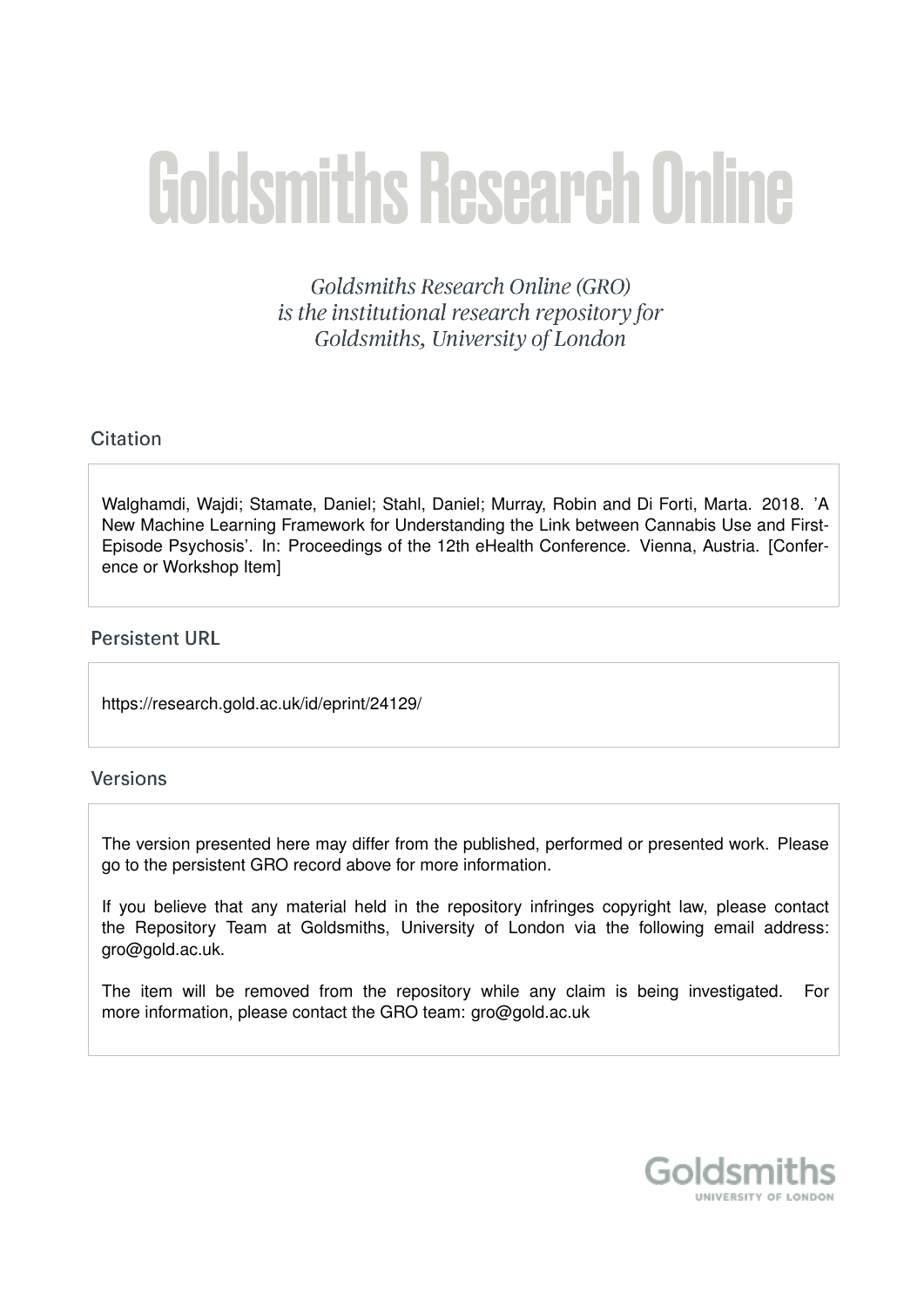# A New Machine Learning Framework for Understanding the Link between Cannabis Use and First-Episode Psychosis

Wajdi ALGHAMDI<sup>a</sup>, Daniel STAMATE<sup>a</sup>, Daniel STAHL<sup>b</sup>, Alexander ZAMYATIN<sup>c</sup>, Robin MURRAY<sup>d</sup> and Marta DI FORTI<sup>e</sup>

<sup>a</sup> Data Science & Soft Computing Lab, and Department of Computing, Goldsmiths, University of London.

 $b$  Department of Biostatistics & Health Informatics, Institute of Psychiatry, Psychology and Neuroscience, King's College London.

<sup>c</sup> Faculty of Informatics, Department of Applied Informatics, National Research Tomsk State University.

<sup>d</sup> Department of Psychosis Studies, Institute of Psychiatry, Psychology and Neuroscience, King's College London.

e MRC Social, Genetic and Developmental Psychiatry Centre, Institute of Psychiatry, Psychology and Neuroscience, King's College London.

Abstract. Lately, several studies started to investigate the existence of links between cannabis use and psychotic disorders. This work proposes a refined Machine Learning framework for understanding the links between cannabis use and 1st episode psychosis. The novel framework concerns extracting predictive patterns from clinical data using optimised and post-processed models based on Gaussian Processes, Support Vector Machines, and Neural Networks algorithms. The cannabis use attributes' predictive power is investigated, and we demonstrate statistically and with ROC analysis that their presence in the dataset enhances the prediction performance of the models with respect to models built on data without these specific attributes.

Keywords. eHealth, Machine Learning, First-Episode Psychosis, Gaussian Processes, Support Vector Machine, Neural Networks.

#### 1. Introduction

According to the World Health Organisation (WHO), eHealth is any secure, cheap, and efficient use of information and communications technologies in order to support health [1]. These days, more health care providers are replacing traditional paper notes with electronic patient records. In addition, the usage of advanced technologies such as computers, personal digital assistants, smart phones, etc. had enabled information to become more available and accurate. This lead to a tremendous increase in the electronic health data making an ideal promising land for applying machine learning algorithms to extract insights from data.

Currently machine learning algorithms are in the process of revolutionizing health. In just the same way as machine learning has made an enormous difference to business and industry, it will just as undoubtedly enhance medical research, and improve the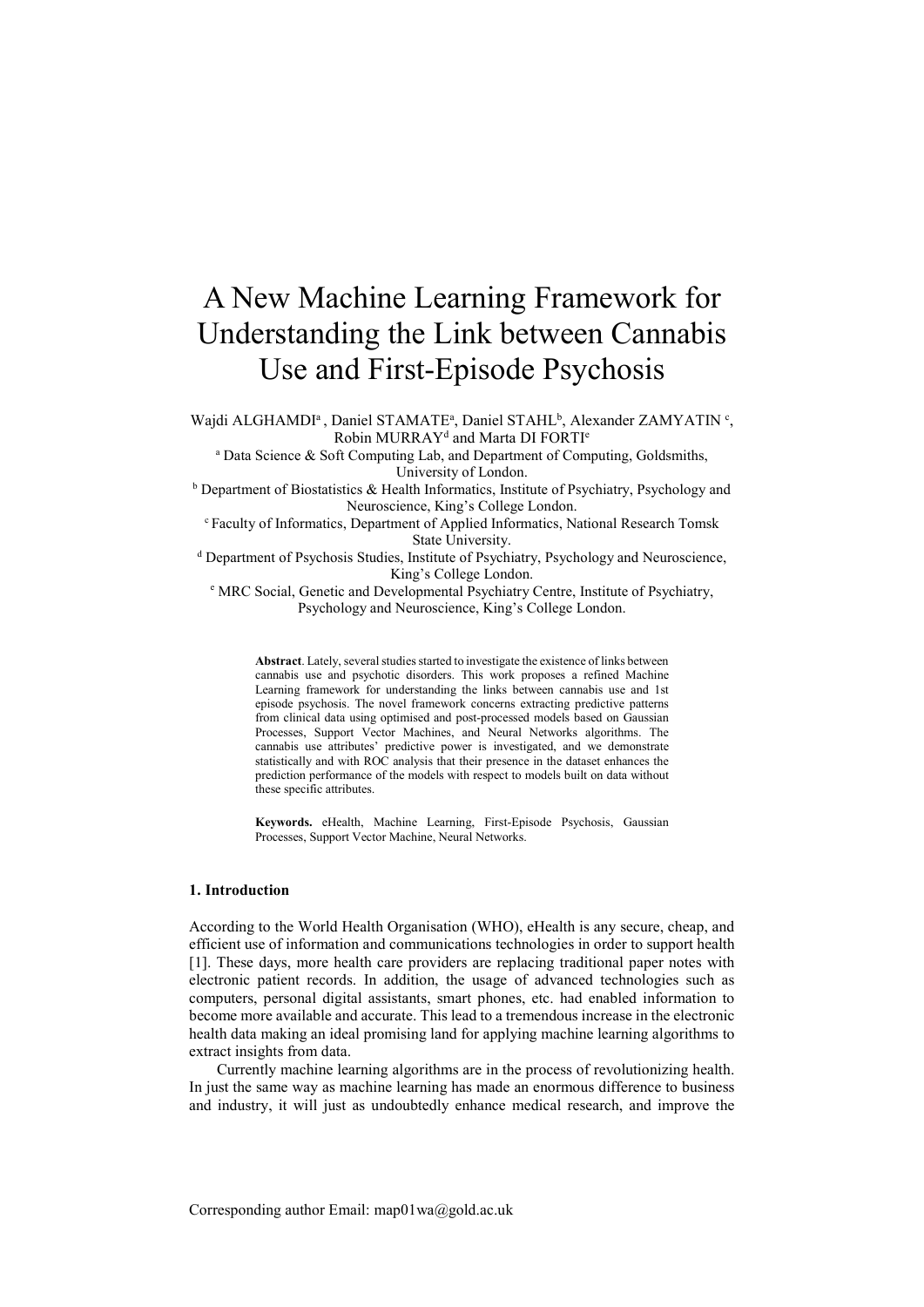practice of healthcare providers. For instance, machine learning algorithms have been successfully used in understanding the different manifestations of asthma [2], diagnosing psychosis [3][4], classifying leukaemia [5], detecting heart conditions in electrocardiogram (ECG) data [6], etc. In particular, machine learning algorithms have been proven to be capable of dealing with complicated medical data such as ECG signal data, where they show some outstanding results compared to traditional statistical approaches.

These studies suggest that machine learning can provide medical research with powerful techniques beyond the traditional statistical approaches mostly used, which include the conventional statistical tests, linear and logistic regression. Also, in biomedical engineering, several recent papers explored the potential for machine learning algorithms to detect various diseases. This has led to the publication of more guidance for medical researchers on how to infer and question such findings [7]. Finally, there is a tremendous interest in current interdisciplinary research into exploiting the power of machine learning to enable further progress in the new area of Precision Medicine, in which predictive modelling plays a vital role in forecasting treatment outcomes, and thus decisively contributes in optimising and personalising treatments for patients [8].

The medical field is considered as a critical area of research, yet there are still many difficult tasks that need to be carried out precisely and efficiently. The future success of health sector planning, and of healthcare in general, will be the adoption of intelligent systems where robotics and machine learning intersect. In order for health sector planning to catch up in this fast changing environment, machine learning must be put at the core of most strategies. For example, new developments in Psychiatry concern the so called Data-driven Computational Psychiatry, which relies heavily on the use of machine learning.

In this study, we propose a new computational psychiatry and machine learning framework based on developing optimised models for predicting the onset of firstepisode psychosis with Gaussian Processes (GP), Support Vector Machines (SVM), and Neural Networks (NNET). In particular, our aim is the predictive modelling approach to help understanding the link between the first-episode psychosis and cannabis use. The dataset on which we based our study was collected by psychiatry practitioners and was used in previously conducted studies, such as [3][9]. It comprises an extensive set of variables, including demographic, drug-related and other variables, with specific information on participants' history of cannabis use - some of which being illustrated in Table 1.

| <b>Attribute</b>           | <b>Description</b>                                                                                                                                            |  |  |  |
|----------------------------|---------------------------------------------------------------------------------------------------------------------------------------------------------------|--|--|--|
| lifetime cannabis user     | Ever used cannabis: yes or no                                                                                                                                 |  |  |  |
| age first cannabis         | Age upon first use of cannabis: 7 to 50                                                                                                                       |  |  |  |
| age first cannabis under15 | Age less than 15 when first used cannabis: yes, no or never used                                                                                              |  |  |  |
| age first cannabis under14 | Age less than 14 when first used cannabis: yes, no or never used                                                                                              |  |  |  |
| current cannabis user      | Current cannabis user: yes or no                                                                                                                              |  |  |  |
| cannabis fqcy              | Pattern of cannabis use: never used, only on weekends or daily                                                                                                |  |  |  |
| cannabis measure           | Cannabis usage measure: none, hash less than once per week, hash<br>on weekends, hash daily, skunk less than once per week, skunk on<br>weekends, skunk daily |  |  |  |
| cannabis type              | Cannabis type: never used, hash or skunk                                                                                                                      |  |  |  |
| duration                   | Cannabis use duration: 0 to 41 (months)                                                                                                                       |  |  |  |

Table 1. Cannabis use attributes in the analysed dataset [3].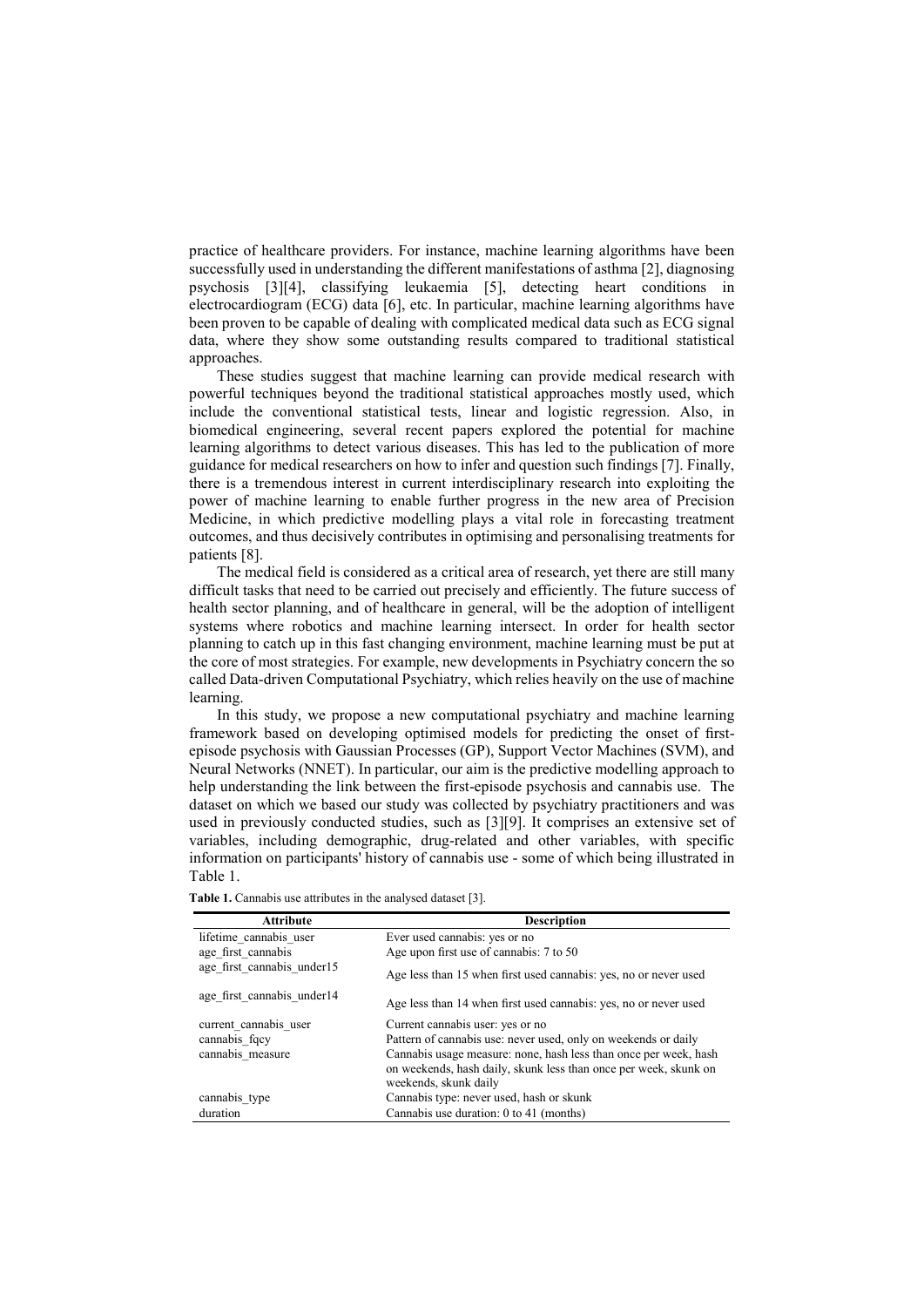The framework we present here integrates: data pre-processing, model tuning, model post-processing with receiver operating characteristic (ROC) optimisation based on the maximum accuracy cut-off threshold, and model evaluation with k-fold cross-testing. This sequence of enumerated phases is repeated 500 times for each GP, SVM with radial and polynomial kernels, and NNET algorithms, to study the potential variation of the performances of the resulting models. We investigated also the cannabis use attributes' predictive power by establishing statistically that their presence in the dataset augments the models' performances.

#### 2. Methods

#### 2.1. Description of study population

The data we used to build our predictive models were a part of a case-control study [9]. The clinical data comprise 1106 records divided into 489 patients, 370 controls and 247 unlabelled records. The patients were individuals who presented with first-episode psychosis to the inpatient units of the South London & Maudsley Mental Health National Health Service (NHS) Foundation Trust. The controls were healthy people recruited from the same area served by the Trust. Each record in the data refers to a participant in the study and has 255 possible attributes divided into four groups. The first group consists of demographic attributes, which represent general features like gender, race and level of education. The second group of drug-related attributes contains information on the use of non-cannabis drugs, such as tobacco, stimulants and alcohol. The third group contains genetic attributes. These were removed from the analysis since they were out of this study scope. The final group contains cannabis-related attributes, such as the duration of use, initial date of use, frequency, cannabis type, etc.

For the purpose of building prediction models, we first removed any attribute with more than 50% missing value. Then, we perform the same high-level simplification of the dataset that was proposed in [3]. The resulting dataset, after the transformations, contained 783 records and 78 attributes. The records are divided into 451 patients and 332 controls. A summary of some of these fields—specifically, those that relate to cannabis use, such as type, age of first use and duration—can be seen in Table 1.

#### 2.2. Data pre-processing

The quality of data may significantly affect the performance of the predictive models [10]. In order to help improve the quality of the data and, consequently, of the predictive models, the clinical data is pre-processed. Data pre-processing usually deals with the preparation and transformation of the initial dataset. In this study, we applied numerous pre-processing techniques such as missing values imputation, class balancing and feature selection to improve the efficiency and ease the modelling process.

Firstly, in term of missing values imputation, we applied random forest imputation from the randomForest package [11]. Although this method is computationally expensive, it enhanced the predictive power of the final models.

Secondly, the synthetic minority over-sampling technique (SMOTE) [12] was selected to treat the unbalanced classes existed in the data. SMOTE chooses a data point randomly from the minority class, de-terminus the K nearest neighbours to that point and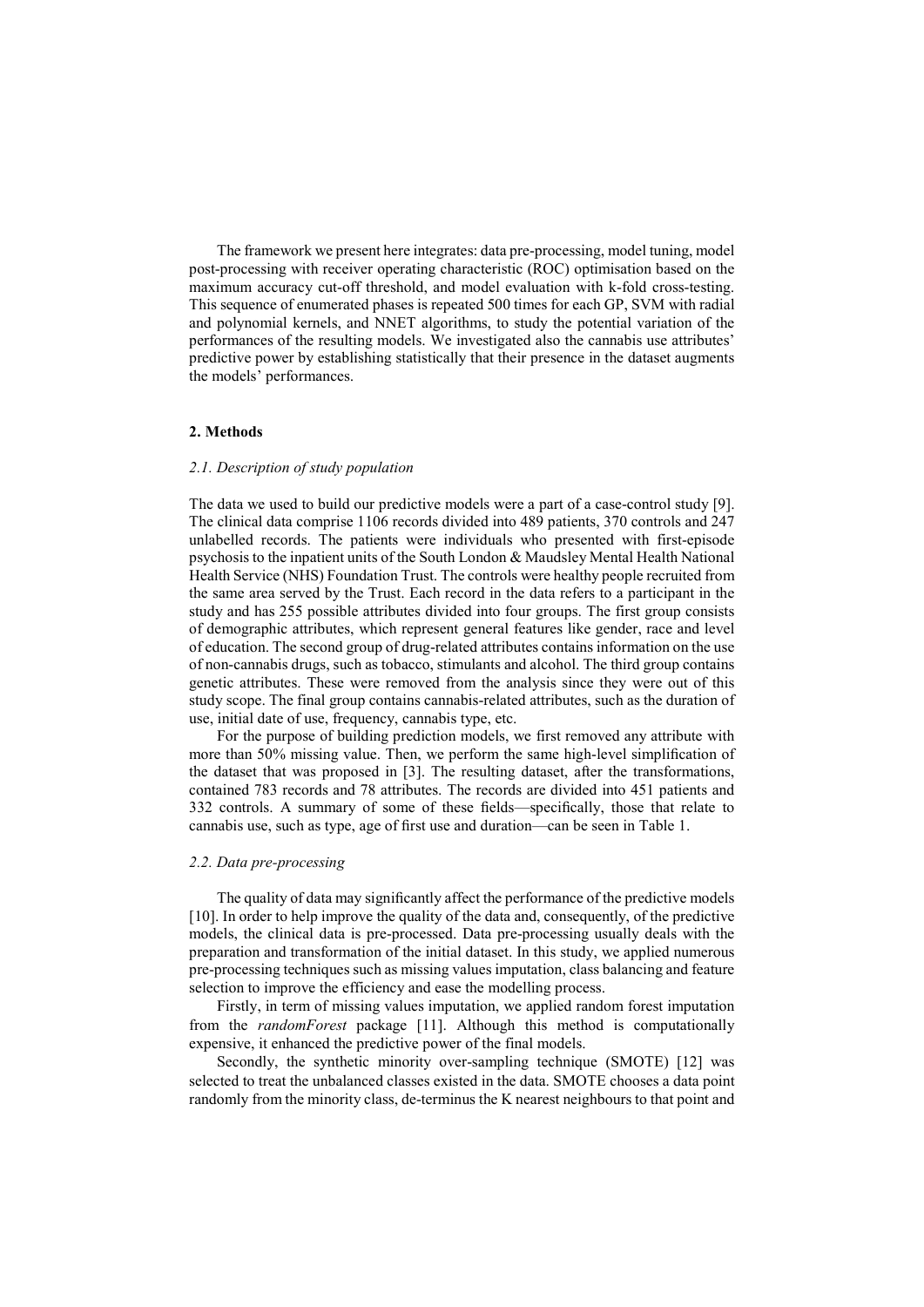then uses these neighbours to generate new synthetic data points using slight alterations. Our analysis used five neighbours. The results show that SMOTE leads to an increase in both the area under the ROC curve (AUC) and the accuracy.

Finally, we applied a feature selection technique based on the information gain [13]. To do so, we evaluate the information gain for each attribute with respect to the class. Such techniques are often used with forward selection or backward elimination, which considers only removing the feature subset with least ranking values. In this study, we apply information gain to filter out the attribute that does not have predictive power regarding information gain. Figure 1 illustrates some (due to lack of space) attribute predictive power with respect to the information gain. Figure 1 shows that attributes such as riskcan and typefrq2, which are cannabis measures are the highest ranked attribute when attributes such as gender are among the least ranked attributes. Initially, this indicates that some of the cannabis use attributes have more productivity power than some of the demographic attributes



Figure 1. Attributes' predictive power with respect to Information Gain.

#### 2.3. Predictive modelling

To develop optimised predictive models for first-episode psychosis, we controlled the values of the parameters for each of the considered algorithms using chosen grids. Predictive models have been fitted in a five-fold cross-validation procedure, on each training set after pre-processing techniques were applied on the same training set, and have been tested on each test set. Models based on SVM, NNET, and GP were optimised to maximise AUC.

First, SVM models were tuned with different kernels such as SVM with the radial kernel (SVMR) and SVM with the polynomial kernel (SVMP). The optimal SVM models were obtained with SVMR, after tuning the parameters cost and gamma over 10 values. The optimal values for cost and gamma were 16 and 0.004, respectively.

Then, GP models were tuned with different kernels such as GP with the radial kernel (GPR) and GP with the polynomial kernel (GPP). The optimal GP models were obtained with GPP, with the parameters degree and scale, tuned over 10 values. The optimal values for degree and cost were 3 and 0.01, respectively.

Finally, NNET models were tuned over 15 values for the size (i.e. the number of hidden units) and 15 values for the decay (i.e. the weight decay), which is the parameter in the penalisation method for model regularisation. The optimal values were 13 and 0.01, respectively.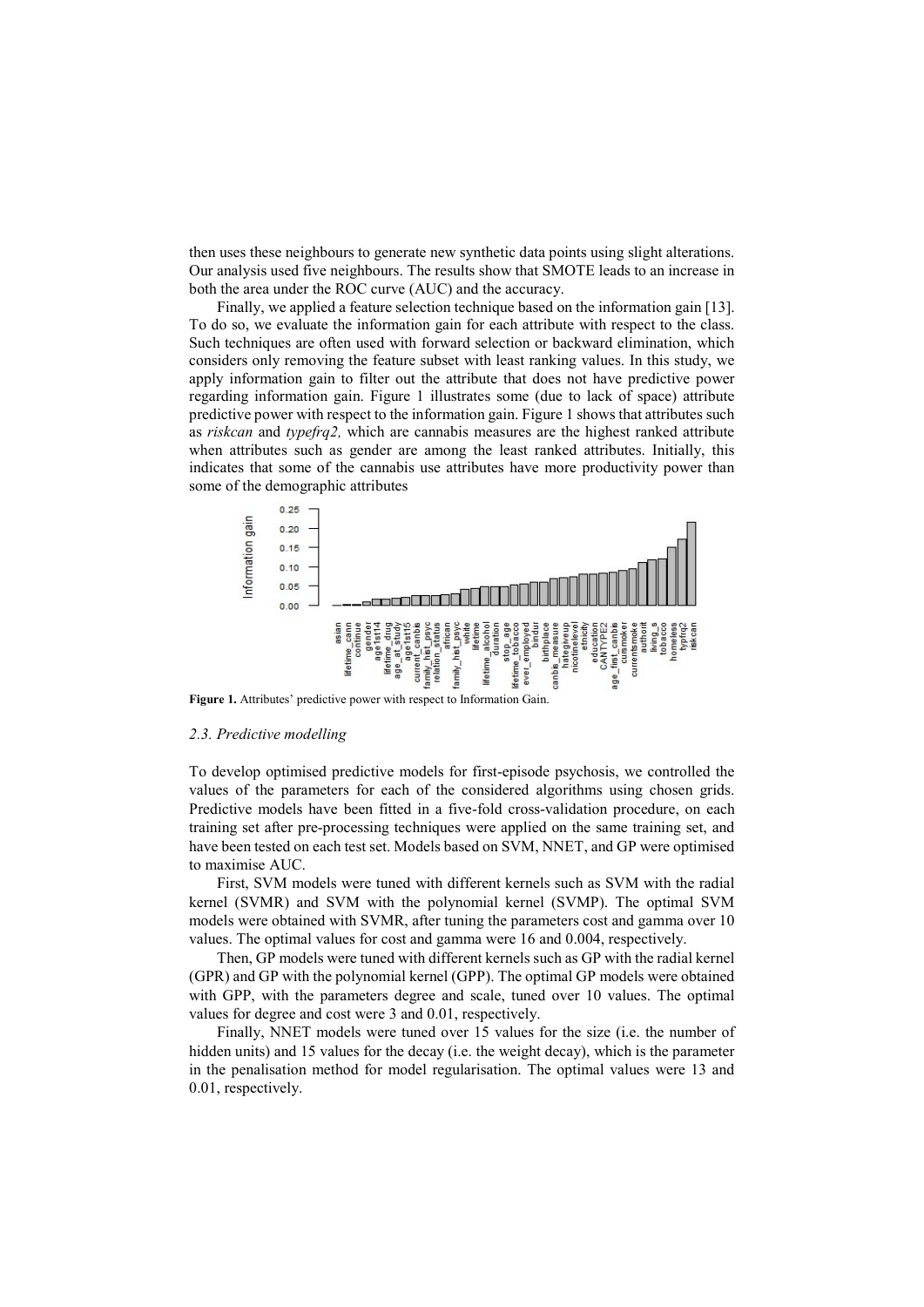#### 2.4. Predictive model post-processing

ROC curves allow visual analyses of the trade-offs between a predictive model's sensitivity and specificity regarding various probability cut-offs. The curve is obtained by measuring the sensitivity and specificity of the predictive model at every cutting point and plotting the sensitivity against 1-specificity. Figure 2 shows the ROC curves obtained for three of our predictive models, which are SVMR, NNET and GPR. The curve shows that SVMR performs better than other models regarding the evaluation dataset.



Figure 2. ROC curves for 3 models: SVMR, NNET and GPR.

Several methods exist for finding a new cut-off threshold on the ROC curve. In this study, we find the point on the ROC curve corresponding to the highest accuracy.

#### 2.5. Overall modelling procedure

The overall modelling procedure, which is based on data pre-processing, model optimisation, model post-processing and model evaluation, is inspired by [4] and reformulated and adapted to the context of the present framework. First, the dataset is randomly split, with stratification, in 60% and 40% parts denoted here by P1 and P2, respectively. Then, P1 is used for training and for optimising the model, as explained in Subsection 2.3. Different pre-processing methods that were explained in Subsection 2.2 were appropriately integrated into the cross-validation. Finally, in order to further enhance the model performance, the post-processing and model evaluation methods were applied to the optimised model using k-fold cross testing on the P2 dataset. In the k-fold cross testing procedure, we produce k post-processed model variants of the original optimised model. First, we create k stratified folds of the P2 dataset. Then, k-1 folds are used to find an alternative probability cut-off, that corresponds to the highest accuracy, on the ROC curve. The remaining one-fold is scored with the post-processed model based on the newly found cut-off point. This procedure enhances the predictive models and ensures that the datasets for post-processing and scoring are always distinct.

#### 3. Results

Due to expected potential variations of the predictive models' performance, we conducted extensive repeated experiments simulations to study these variations and the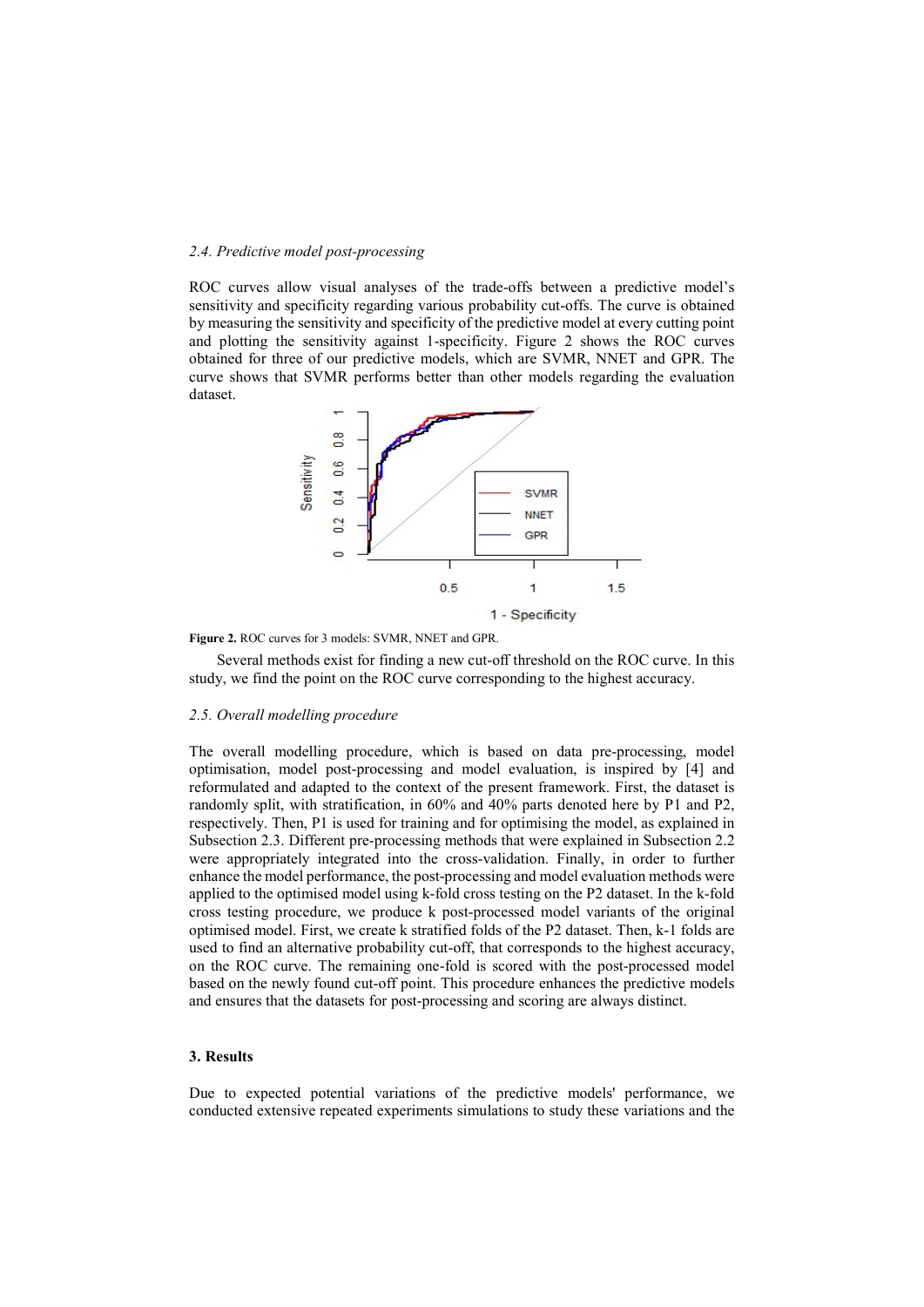models' stability. The simulations consisted of 500 iterations of the procedure explained in Subsection 2.5. The models' performances concerning accuracy, AUC, sensitivity and specificity were evaluated for each iteration.

The aggregation of all iterations yielded various distributions of the above performance measures. These distributions were then visualised using box plots in Figure 3 to capture the models' performance capability and stability.

Also, estimations of the predictive neural networks' performances regarding means and standard deviation (SD) are shown in Table 2. We report results regarding models which are post-processed with ROC optimisation based on the largest accuracy cut-off method, as explained in Subsection 2.5. The results show that SVMR achieved the best results with a mean accuracy of 0.83 (95% CI [0.79, 0.87]) and a mean sensitivity of 0.87 (95% CI [0.81, 0.93]), similar to the results achieved by GPP. The rest of the predictive models scored a mean accuracy of 81%, which is better than all performances scored at [3].



Figure 3. 500 repeated experiments simulations on Support Vector Machines with Radial (SVMR) and Polynomial kernels (SVMP), Gaussian Processes with Radial (GPR) and Polynomial kernels (GPR) and Single Layer Neural Networks (NNET).

Overall, we find that the models, especially SVMR and GPP, have good predictive power and stability, based on an acceptable level of variation in their performance measures evaluated across extensive repeated experiments simulations. Also, the results indicate that the performance differences between the different methods for selecting the ROC cutting points are not significant regarding the 4 performances.

| Model       | Accuracy |           | AUC- |           | Sensitivity |      | Specificity |           |
|-------------|----------|-----------|------|-----------|-------------|------|-------------|-----------|
|             | Mean     | <b>SD</b> | mean | <b>SD</b> | mean        | SD   | mean        | <b>SD</b> |
| <b>SVMR</b> | 0.83     | 0.02      | 0.88 | 0.02      | 0.87        | 0.03 | 0.77        | 0.04      |
| <b>SVMP</b> | 0.81     | 0.02      | 0.87 | 0.02      | 0.81        | 0.04 | 0.80        | 0.04      |
| <b>NNET</b> | 0.81     | 0.02      | 0.86 | 0.03      | 0.81        | 0.04 | 0.80        | 0.04      |
| <b>GPR</b>  | 0.81     | 0.02      | 0.86 | 0.04      | 0.86        | 0.03 | 0.73        | 0.03      |
| <b>GPP</b>  | 0.83     | 0.02      | 0.89 | 0.02      | 0.88        | 0.03 | 0.77        | 0.04      |

Table 2. Estimations of the predictive model's performances.

After performing the repeated experiments simulations, we further investigated the predictive models in order to better comprehend the predictive power of the cannabis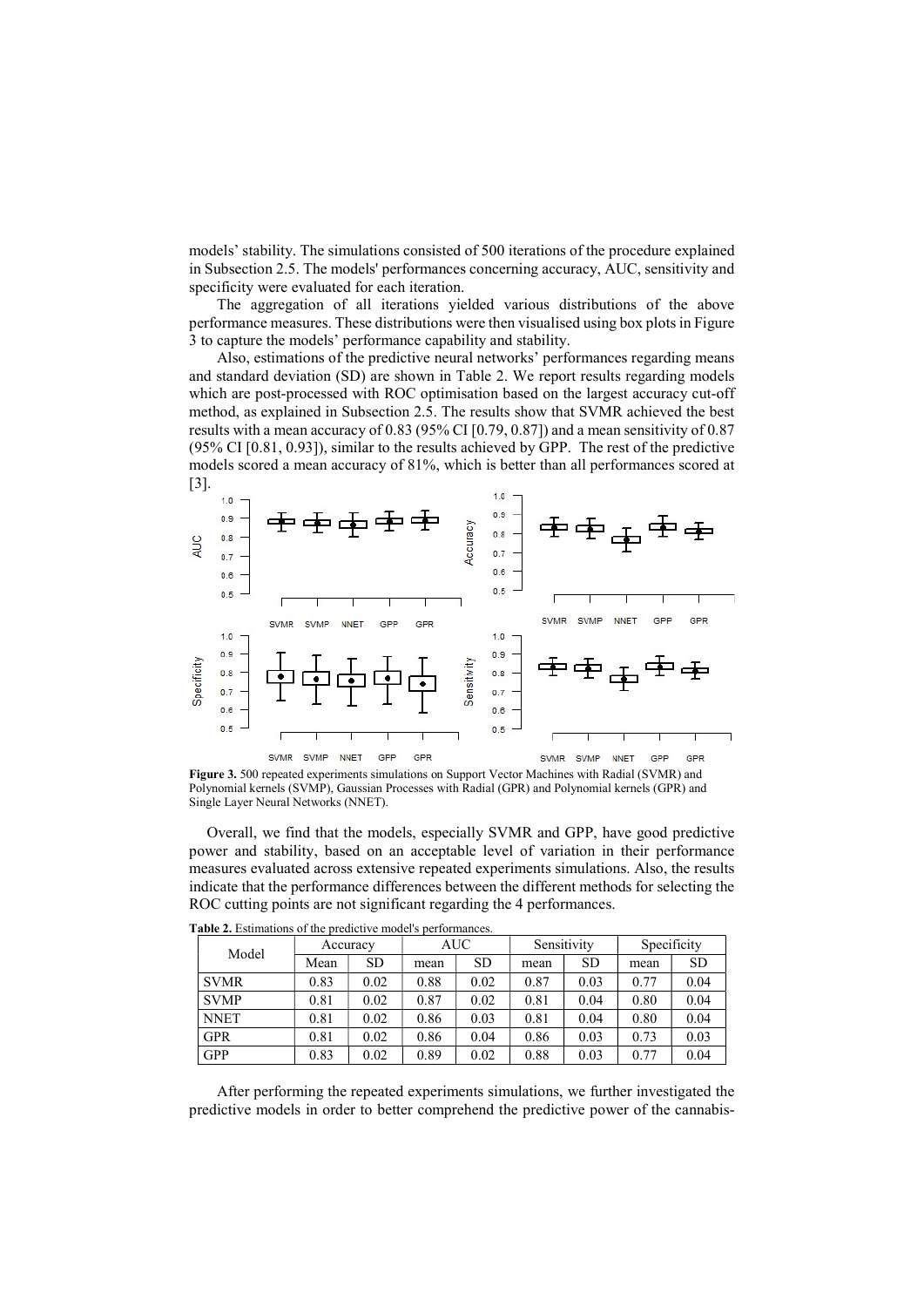related attributes over first-episode psychosis via statistical tests. To do so, we re-fit our performing models but removed the cannabis-related attributes, represented in Table 1, from the dataset. Then, we compared the performances of the models built with and without the cannabis-related attributes using t-test. We thereby demonstrated the predictive value of cannabis-related attributes with respect to first-episode psychosis by showing that there is a statistically significant difference between the performances of the predictive models built with and without the cannabis variables.



Figure 4. Left: ROC curves for optimised SVMR, with and without the cannabis attributes. Right: boxplots for 500 repeated experiments simulations for optimised SVMR, with and without the cannabis attributes.

Our analysis showed that the accuracy of SVMR decreased by 6% if the cannabisrelated attributes were dropped from the process of building the predictive models as shown in the right image in Figure 4. If we compare, for instance, the accuracies of the SVMR models built on the data sets with and without the cannabis use attributes, the pvalue obtained for the one-tailed t-test was 0.0002. This means that the predictive models with cannabis attributes have higher predictive accuracy than the models that were built without the cannabis attributes. This leads us to conclude that the additional cannabis variables jointly account for predictive information over first-episode psychosis. These results are consistent with findings from [3]. Also, we demonstrated that there is a significant difference between the ROC curves of the predictive models built with and without the cannabis variables as shown in the lift image in Figure 4. This also confirms the idea that the predictive models with cannabis attributes have higher predictive power than the models that were built without the cannabis attributes.